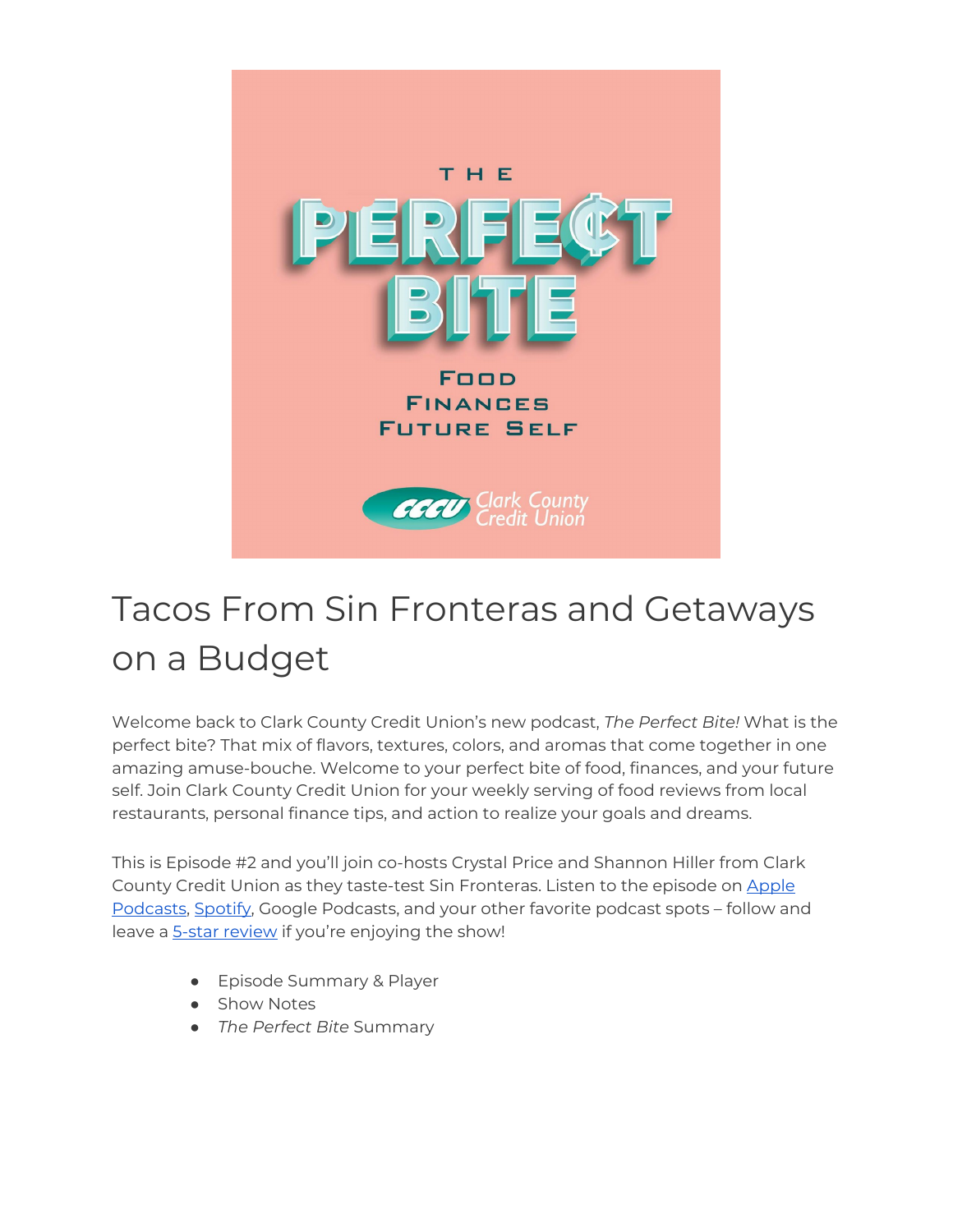# *The Perfect Bite* **Episode #2: Tacos From Sin Fronteras and Getaways on a Budget**

In this second bite, join co-hosts Crystal Price and Shannon Hiller from Clark County Credit Union as they taste-test Sin Fronteras, discuss planning a little getaway on a budget, and even ideas for that awesome staycation at your home. You'll learn about Mt. Charleston, The Arts Factory, and Shannon's favorite - "The Great Indoors." This episode covers everything from Sin Fronteras to staycations. Here's a small sample of what you will hear in this episode:

- How was Sin Fronteras?
- What National Parks should you check out?
- How is Red Rock Canyon?
- What can you do at the DISCOVERY Children's Museum?
- Where can you take the tram in Las Vegas?
- What is The Arts Factory?
- How do you get yourself to think ahead?
- What is Indoor Camping?

Learn more at [CCCULV.org](https://www.ccculv.org/) and check out the financial resources at [CUinsight.com.](https://www.cuinsight.com/)

Check out the episode and show notes below for much more detail.

#### **Show Notes**

- **Tacos From Sin Fronteras and Getaways on a Budget**
	- [0:16] Welcome to *[The Perfect Bite](https://www.ccculv.org/)*
	- [0:31] Learn more at [CCCULV.org](https://www.ccculv.org/) and check out the financial resources at **CUinsight.com**
	- o [0:48] [Crystal Price, Shannon Hiller](https://www.ccculv.org/Our-Mission.aspx)
	- **Food: Sin Fronteras**
	- [1:55] Email us at [ThePerfectBite@CCCULV.com](mailto:ThePerfectBite@CCCULV.org)
	- o [2:00] [Sin Fronteras](https://sinfronterastacos.com/)
	- [3:05] [Socially-Distanced](https://www.hopkinsmedicine.org/health/conditions-and-diseases/coronavirus/coronavirus-social-distancing-and-self-quarantine)
	- [4:08] [Local Businesses](https://www.yelp.com/nearme)
	- **Finances: Getaways on a Budget**
	- [4:48] [National Parks](https://www.nps.gov/index.htm)
	- [5:06] [Red Rock Canyon,](https://www.redrockcanyonlv.org/) [Mt. Charleston](https://www.gomtcharleston.com/)
	- o [5:51] [DISCOVERY Children's Museum](https://www.discoverykidslv.org/)
	- o [6:12] [Clark County Library](https://lvccld.org/)
	- o [6:34] [The Arts Factory](https://dtlvarts.com/dtlv-arts-the-arts-factory/)
	- o [7:39] [Las Vegas Strip Tram](https://www.lvmonorail.com/route-map/)
	- o [8:13] [Staycation](https://tinytrips.com/getaway-ideas/how-to-take-a-staycation)
	- o [9:00] [Indoor Camping](https://www.hgtv.com/lifestyle/family/kids-and-babies/indoor-camping-ideas-for-kids-pictures)